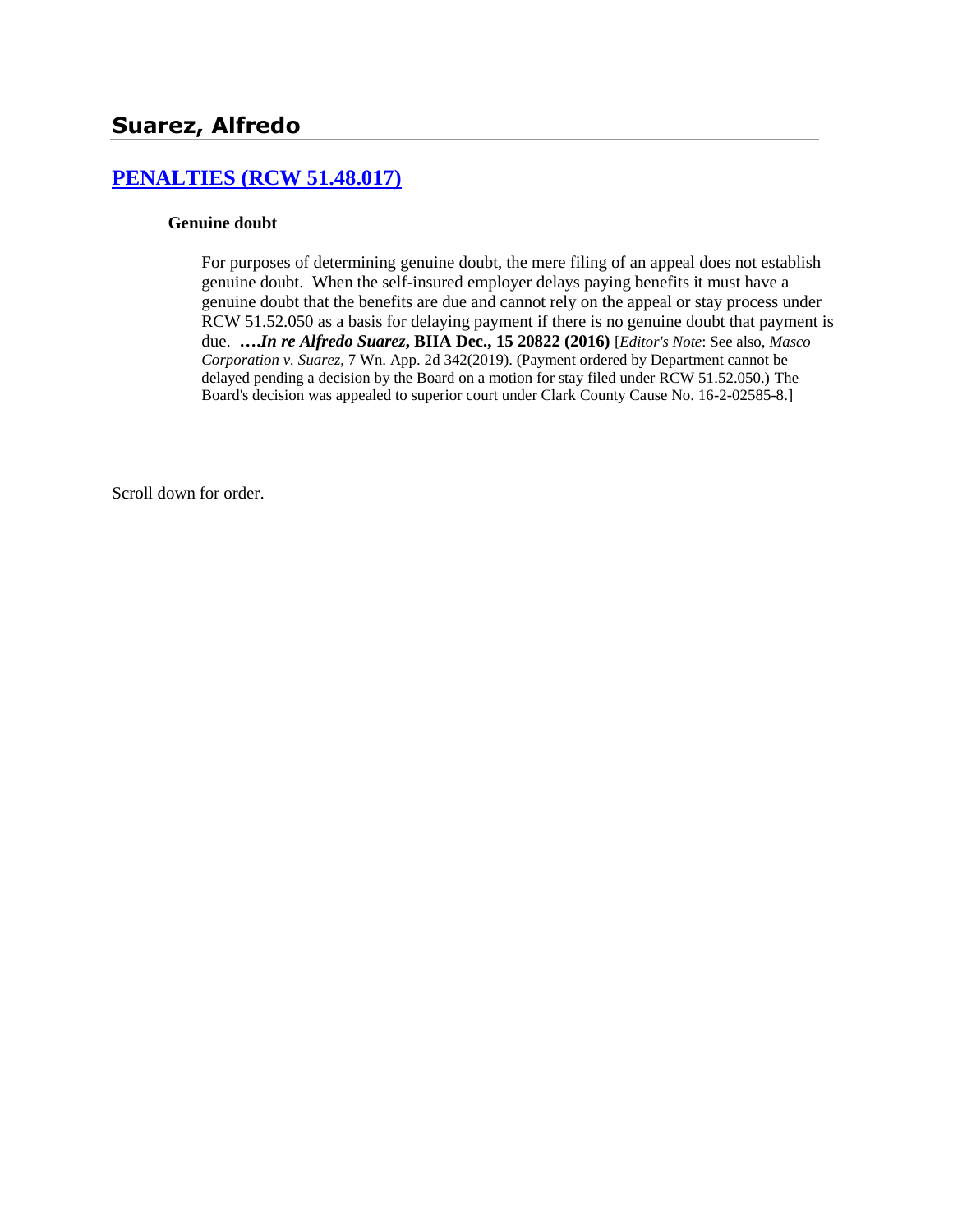### **BEFORE THE BOARD OF INDUSTRIAL INSURANCE APPEALS STATE OF WASHINGTON**

**)**

# **CLAIM NO. SB-45649 ) DECISION AND ORDER**

The self-insured employer, Masco Corporation, appeals a Department of Labor and Industries order in which it found the employer unreasonably delayed \$27,644.02 in loss-of-earning-power benefits to Alfredo Suarez for November 10, 2013, through December 21, 2014. The Department ordered the employer to pay a \$6,911.01 penalty to Mr. Suarez. The employer argues that under RCW 51.48.017 penalties are only due if there is unreasonable delay in paying benefits. Further, the employer asserts that because it filed a motion to stay benefits following an appeal to the Board as provided RCW 51.52.050(2)(b), such benefits are not due until after the Board has denied the motion. In accordance with the Board's prior holding in the matter of *In re Frank Madrid<sup>1</sup>* we agree that a self-insured employer should not be penalized for the failure to timely pay benefits if it had a genuine doubt from a medical or legal standpoint as to the liability for benefits. However, we also find that the doubt as to the medical or legal obligation to pay benefits must be supported by evidence as to the factual basis of such doubt. In the present case, the self-insured employer offered only the testimony of the claims manager, Jeffrey Anderson, whose testimony was limited to the order of events resulting in the appeal from the Department order and the eventual payment of benefits. No additional or separate evidence was presented to support Masco's assertion that there was a genuine medical or legal doubt as to the obligation to pay benefits. Masco did not prove by the preponderance of the evidence that it had genuine doubt as to its obligation to pay loss-of-earning-power benefits to Mr. Suarez. The Department order is **AFFIRMED**.

# **DISCUSSION**

We have granted review in order to emphasize a self-insured employer's obligation to pay benefits during the appeal period under RCW 51.52.050(1) and during the pendency of a motion to stay benefits on appeal under RCW 51.52.050(2)(b). A chronology is useful in understanding events:

| December 19, 2014       | The Department ordered Masco to pay "time loss"<br>from October 11, 2013, through December 10, 2014.<br>Exhibit No. 1.                              |
|-------------------------|-----------------------------------------------------------------------------------------------------------------------------------------------------|
| <b>February 2, 2015</b> | The Board received Masco's appeal of the<br>December 19, 2014 order. The appeal was dated<br>January 30, 2015, and it included a motion to stay the |

l <sup>1</sup> BIIA Dec., 86 0224-A (1987).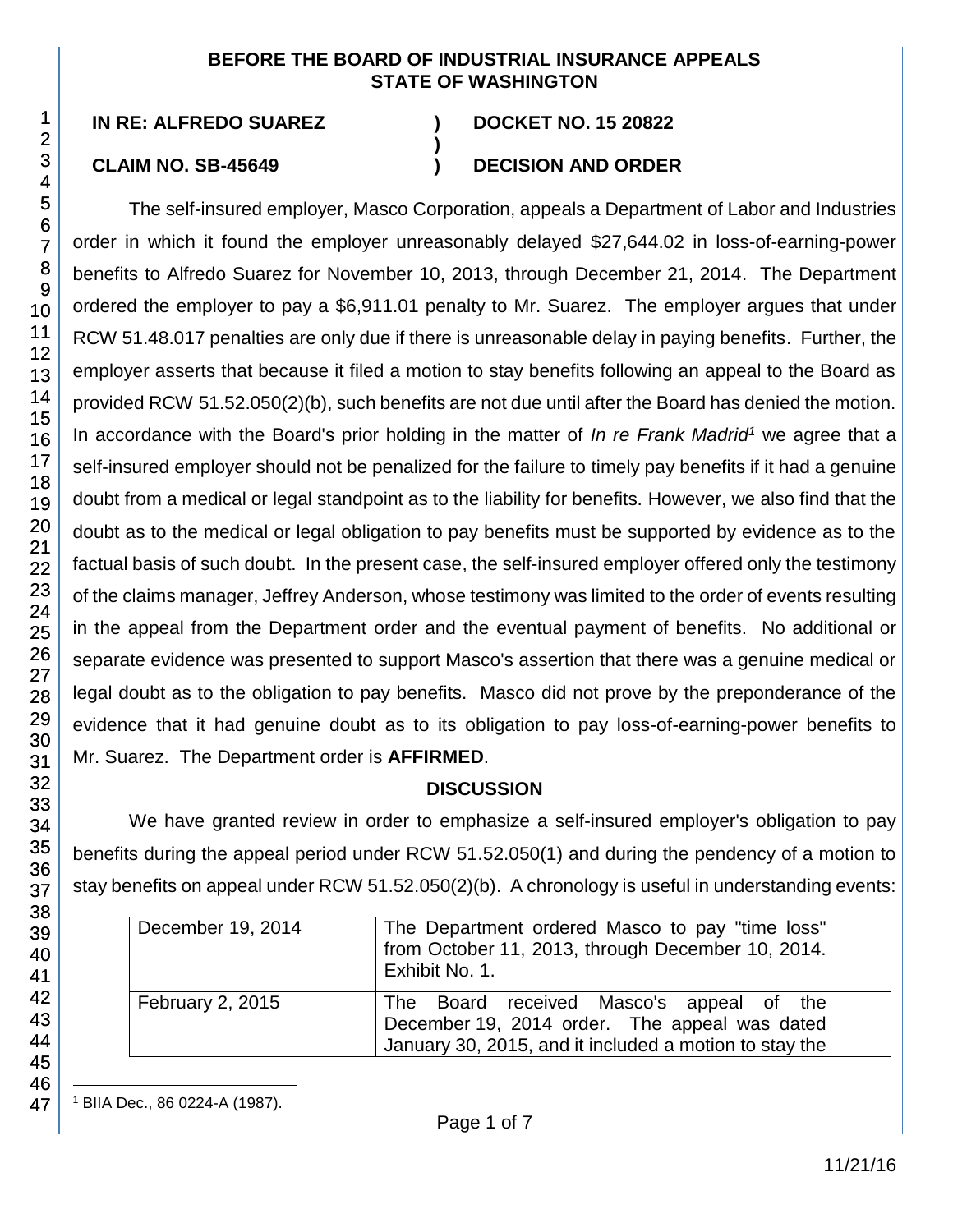|                   | payment of benefits during the pendency of the appeal<br>as provided by RCW 51.52.050(2)(b). Exhibit No. 2.                                                                                                                                                                                                                                                                                                                                                                                  |
|-------------------|----------------------------------------------------------------------------------------------------------------------------------------------------------------------------------------------------------------------------------------------------------------------------------------------------------------------------------------------------------------------------------------------------------------------------------------------------------------------------------------------|
| February 25, 2015 | The Board denied the motion to stay benefits. Exhibit<br>No. 4.                                                                                                                                                                                                                                                                                                                                                                                                                              |
| March 6, 2015     | Masco pays the benefits. Exhibit No. 6.                                                                                                                                                                                                                                                                                                                                                                                                                                                      |
| July 28, 2015     | Claimant's attorney requests a penalty for the "delay"<br>in the payment of benefits under RCW 51.48.017 for<br>October 11, 2013, through December 10, 2014.<br>Exhibit No. 10.                                                                                                                                                                                                                                                                                                              |
| August 25, 2015   | The Department determined that Masco did not<br>unreasonably fail to pay benefits from October 11,<br>2013, through November 9, 2013, and denied a<br>penalty for this period, but determined that<br>loss-of-earning-power benefits had<br>been<br>unreasonably delayed and ordered Masco to pay a<br>penalty of \$6,911.01 for the payment of "LEP"<br>unreasonable delay in paying loss-of-earning-power<br>benefits for November 10, 2013, through<br>December 21, 2014. Exhibit No. 14. |

From the Jurisdictional History stipulated to by the parties we note that Masco protested the August 25, 2015 Department order that the Department affirmed on September 9, 2015, giving rise to the present appeal.

The issue presented in this appeal is whether Masco unreasonably delayed the payment of benefits between the date of the Department's order of December 19, 2014, and the date that Masco eventually paid the benefits on March 6, 2015—a period of about 77 days. Masco appealed the December 19, 2014 order directing the payment of loss-of-learning-power benefits (LEP). In conjunction with that appeal, Masco submitted a motion to stay the payment of benefits as provided by RCW 51.52.050(2)(b). Masco did not pay the LEP benefits to Mr. Suarez until after the Board issued its order denying the stay motion. Masco argues that because it exercised its right to appeal the Department's order, and because it exercised its further right to submit a motion to stay the payment of benefits, the resulting delay in paying benefits was presumptively reasonable. We hold that this delay in paying benefits can result in a penalty unless the employer proves that it had a genuine doubt that the benefits were due.

In *Madrid,* the Board held that a self-insured employer's delay in paying benefits was not unreasonable within the meaning of the penalty provisions of RCW 51.48.017 if the employer had a genuine doubt from a medical or legal standpoint as to the liability for benefits. The questions more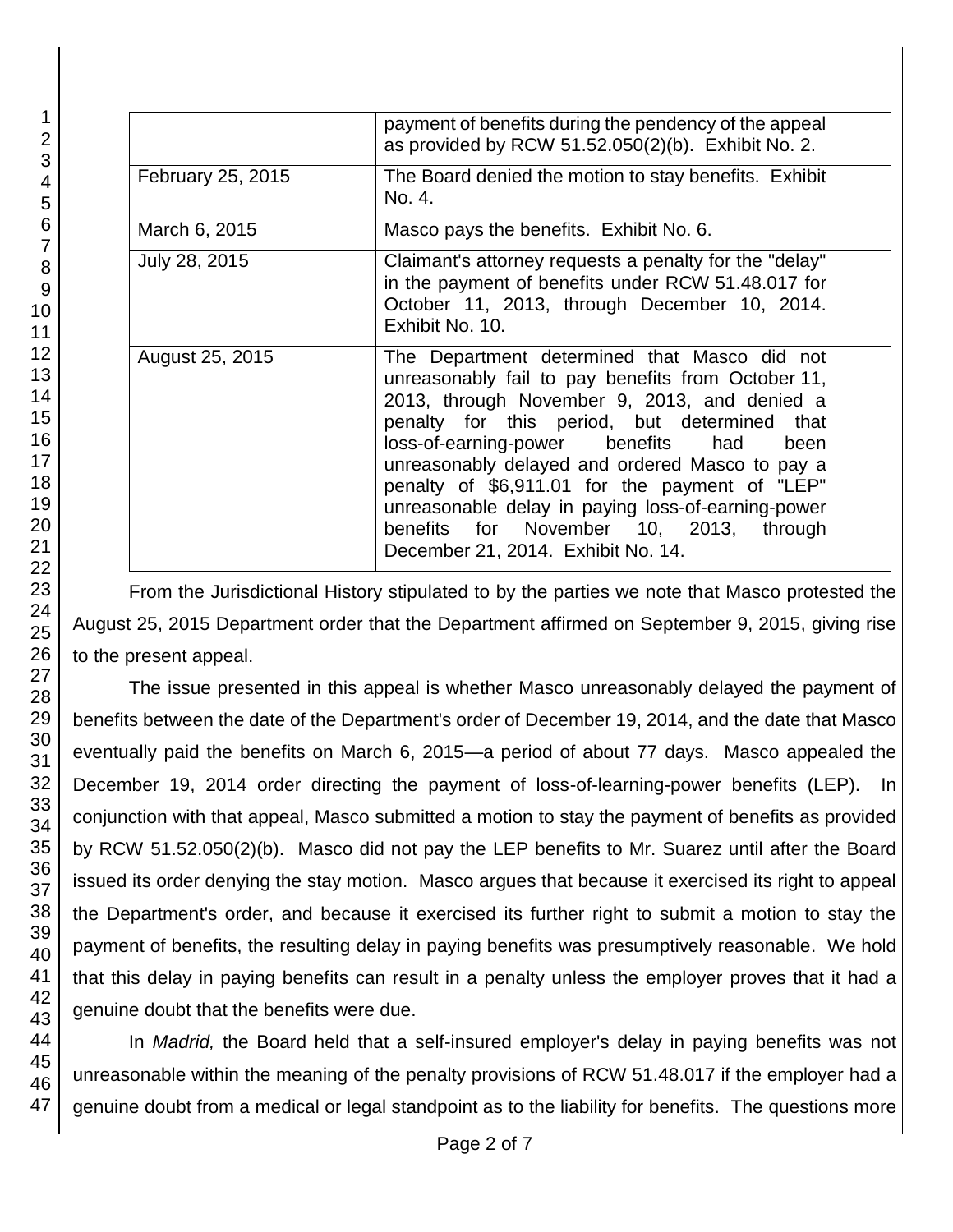46 47

1 2

specifically presented here are does the filing of a motion to stay benefits insulate the self-insured employer from an assessment of a penalty for delay in paying benefits and how does a self-insured employer prove genuine doubt from a medical or legal standpoint as to the liability for benefits.

The reasonableness of the delay depends on what Masco relies on to demonstrate a genuine medical or legal doubt as to the liability to pay those benefits. It is insufficient for an employer to assert subjectively that it had a reasonable doubt as to the liability to pay benefits. Masco's actions in relation to the Department's December 19, 2014 order are relevant but are not dispositive of the basis for the delay in the payment of benefits. For example, the filing of an appeal from a Department order does not establish, by itself, the basis of a genuine doubt as to the medical or legal liability to pay benefits. In the Board's prior decision of *In re Jacque Slade<sup>2</sup>* the self-insured employer delayed six weeks while deciding whether or not to file an appeal. The self-insured employer eventually decided not to appeal and the Board found that the delay while considering the appeal was unreasonable. Regarding the delay of benefits during the appeal period the Board stated:

> We no longer subscribe to the former rule, which held that benefits were not due until the Department issued a payment order. **Neither will we continue to hold that it is reasonable for a self-insured employer to wait until the sixty-day appeal period has passed before rendering payment**. See, *In re Jackie L Washburn*, BIIA Dec., 03 11104 (2004); overruling *In re Agnes Levings*, BIIA Dec., 99 13954 (2000). According to the Court in *Nalley,* the Department's ability to issue orders in self-insured claims is to assist injured workers in receiving payments. It was not intended to delay the payments in legitimate claims. **Similarly, the statutory appeal period cannot be used as a shield by employers who are reluctant to pay benefits**. 3 (Emphasis added)

A genuine doubt as to the obligation to pay benefits does not arise merely because an employer files an appeal. This is true regardless of whether the employer files a motion to stay benefits. If the employer doesn't pay, it must prove it has a genuine doubt, or risk becoming liable for a penalty. As stated in *Slade,* the appeal period cannot be used as a shield for employers reluctant to pay benefits.

Masco separately appealed the original December 19, 2014 Department order directing the payment of loss-of-earning-power benefits. Exhibit No. 7 is a copy of a Proposed Decision and Order in Docket No. 1511127 that purports to reverse the Department order of December 19, 2014. We

<sup>2</sup> BIIA Dec., 04 11552 (2005).

<sup>3</sup> *In re Jacque Slade,* BIIA Dec., 04 11552 (2005) at 2 and 3.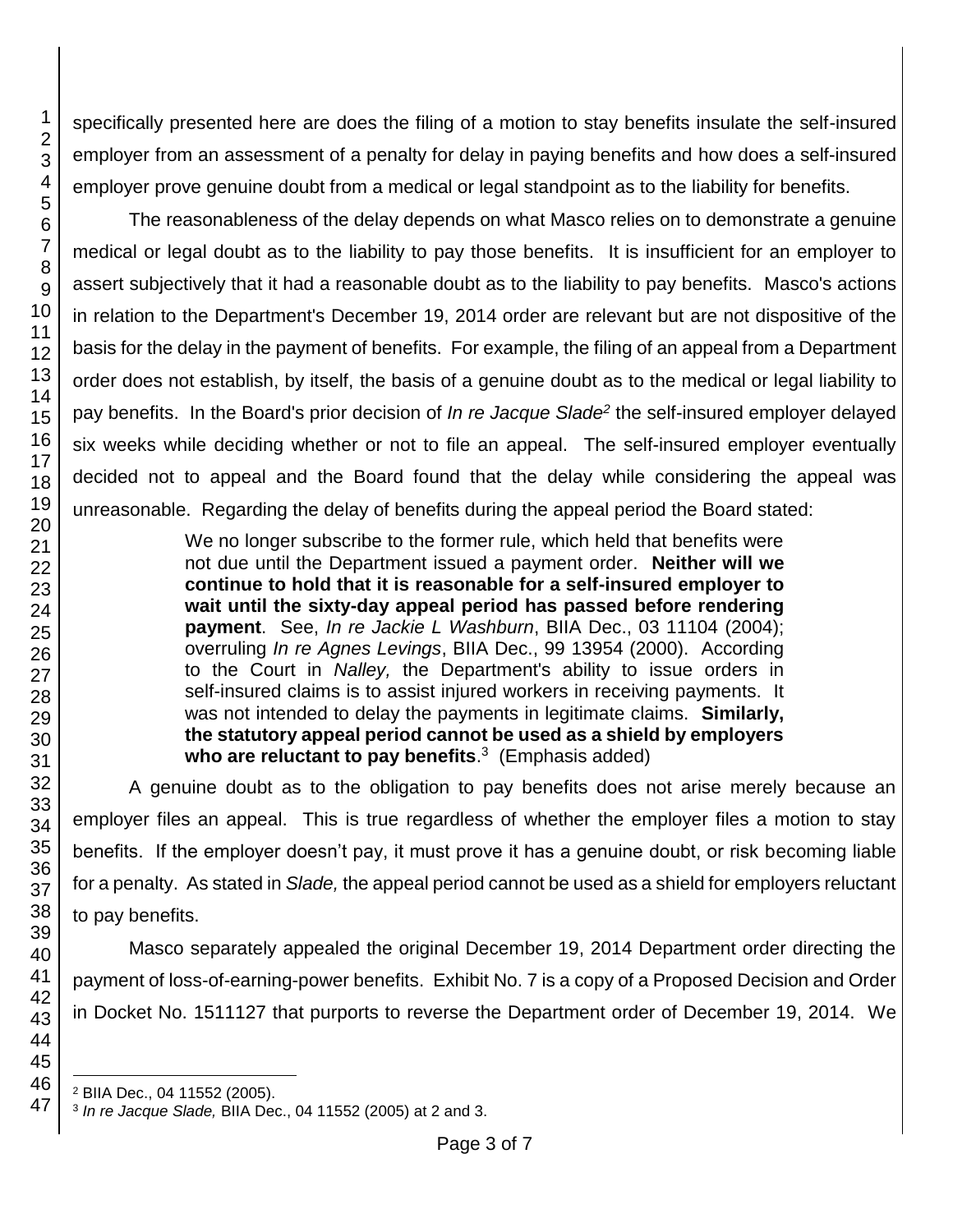note that the Board's decision in this matter has been appealed to Clark County Superior Court and that there is no final determination as to the liability for benefits covered by the Department order at this time. However, the record in this appeal contains nothing that would independently establish Masco's genuine doubt as to the medical or legal liability to pay LEP ordered by the Department.

At hearing, Masco presented the testimony of one witness, Jeffery Anderson, a claims manager for Constitution State Services, a third-party administration company managing workers' compensation claims for Masco in Washington State. Essentially, Mr. Anderson testified to the administrative steps leading to the eventual payment of the loss-of-earning-power benefits ordered by the Department in the December 19, 2014 order. He stated that there was no unreasonable delay to pay these benefits because Masco had appealed the December 19, 2014 order to the Board within the 60-day appeal period provided by RCW 51.52.050(1). He further explained that Masco had also filed a motion to stay the payment of benefits pending appeal as provided by RCW 51.52.050(2)(b). Inherent in this testimony is the assumption that a self-insured employer establishes genuine doubt as to the liability to pay benefits based solely on the actual filing of an appeal.

In the matter of *In re Jackie Washburn<sup>4</sup>* the Department issued an order denying a penalty for the unreasonable delay in paying benefits under RCW 51.48.017. At hearing the self-insured employer presented extensive medical testimony regarding the basis for not paying benefits. The Board found that the self-insured employer had established a genuine doubt as to the liability to pay benefits and that the delay in paying those benefits was not unreasonable. *Masco* (perhaps relying on its separate appeal of the December 19, 2014 Department order where the LEP was directly contested) presented no supporting evidence in this appeal regarding the basis for genuine doubt, either medically or legally, as to the liability to pay benefits.

The bulk of Masco's Petition for Review focuses on the period of time following the motion to stay benefits under RCW 51.52.050(2)(b). RCW 51.52.050 was amended in 2008 to give self-insured employers a mechanism to stop the payment of benefits during the pendency of an appeal so as to avoid the difficult process of recouping benefits if an appeal determined they were not payable.

> An order by the department awarding benefits **shall become effective and benefits due on the date issued**. Subject to (b)(i) and (ii) of this subsection, if the department order is appealed **the order shall not be**

l BIIA Dec., 03 11104 (2004).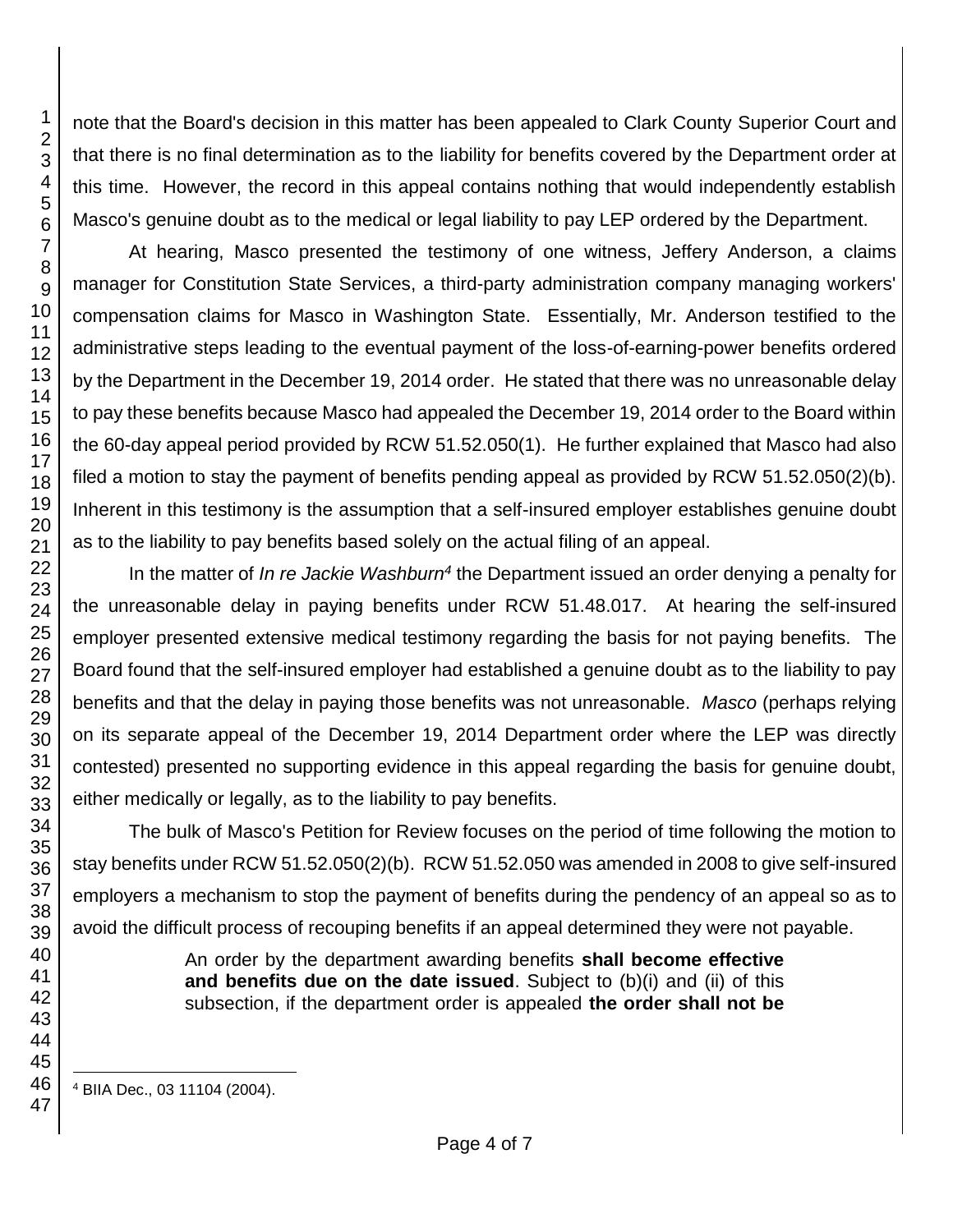### **stayed pending a final decision on the merits unless ordered by the board**. 5 (Emphasis added.)

The language of the statute makes clear that benefits are due when the Department issues its order directing payment of benefits. Once a motion to stay benefits is filed the Board has 25 days to issue a ruling on the motion. Masco asserts that benefits are only due and payable if the Board denies the self-insured employer's motion. Masco further argues that the legal requirement to pay benefits during the pendency of a stay motion is "unsettled" and, therefore, establishes a genuine legal doubt as to the liability to pay benefits.

From the Board's prior decisions it is evident that the delay in paying benefits is unreasonable if the only basis for not paying the benefits is to wait out the time allowed to file an appeal and to wait out the time allowed to receive a ruling on a motion to stay benefits.<sup>6</sup> We find that RCW 51.52.050(2)(b), when taken together with the liberal construction of the Act found in RCW 51.12.010, requires the payment of benefits pending appeal and pending a motion to stay benefits. The statute is unambiguous that benefits are due on the date of the Department order. Benefits would only be stayed on an order by the Board granting the motion. If a self-insured employer chooses not to pay benefits when due, the employer assumes a risk. It may, as here, be required later to demonstrate the reasonableness of its action by presenting objectively based evidence that it had a genuine medical or legal doubt as to the liability to pay such benefits. Genuine doubt requires an objective standard of proof allowing the finder of fact the opportunity to assess the reasonableness of such doubt. Exercising the right to appeal or to file a motion to stay benefits absent such objective evidence does not establish a reasonable basis to withhold benefits ordered by the Department.

## **DECISION**

In Docket No. 15 20822, the self-insured employer, Masco Corporation, filed an appeal with the Board of Industrial Insurance Appeals on September 23, 2015. The employer appeals a Department order dated September 9, 2015. In this order, the Department affirmed its August 25, 2015 order in which it found that the employer unreasonably delayed the payment of loss-of-earning-power benefits for November 10, 2013, through December 21, 2014, in the amount

l RCW 51.52.050(2)(b).

*In re Emily Eyrich*, BIIA Dec., 11 22230 (2013).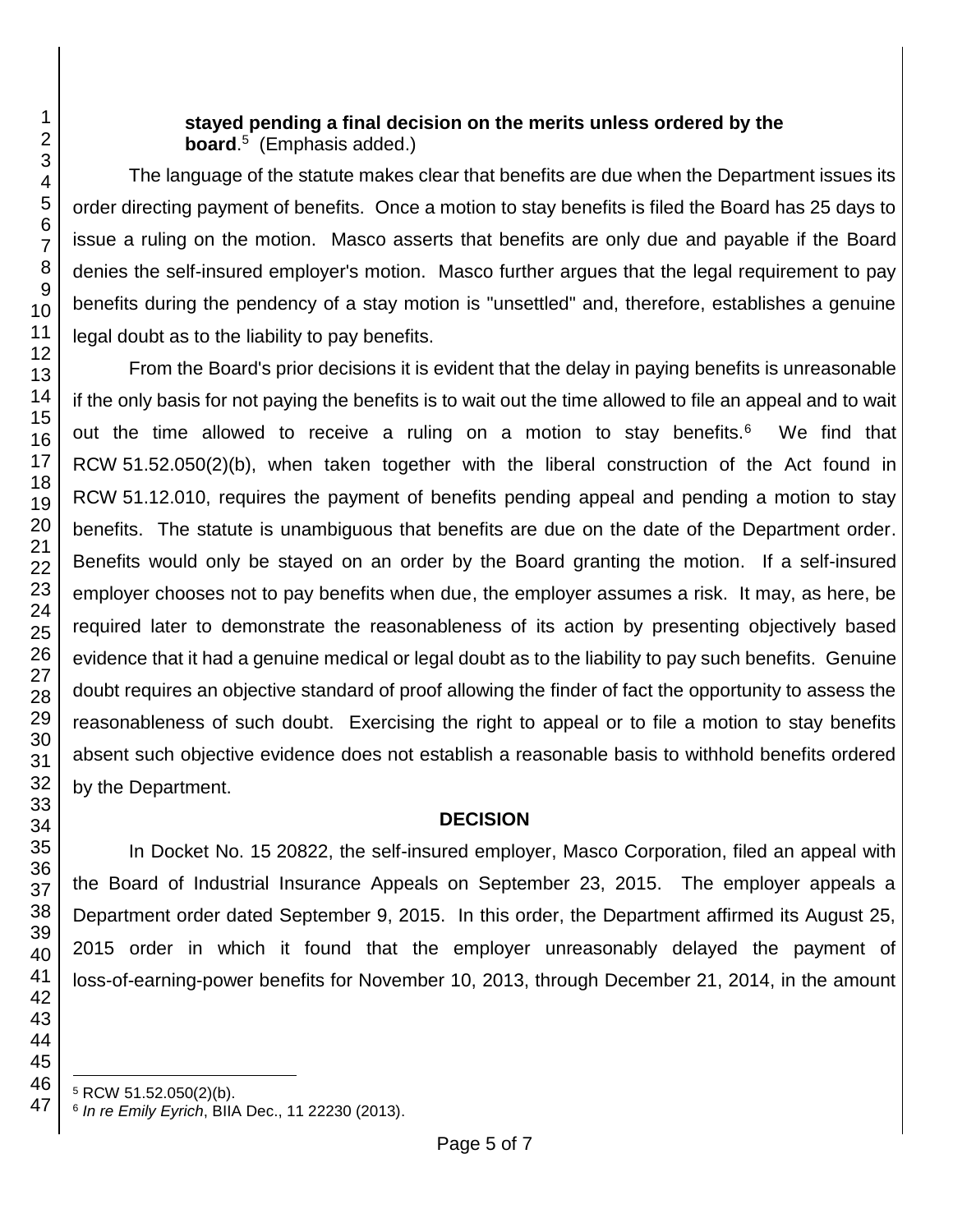of \$27,644.02, and ordered the employer to pay a \$6,911.01 penalty to Mr. Suarez. This order is correct and is affirmed.

# **FINDINGS OF FACT**

- 1. On February 1, 2016, an industrial appeals judge certified that the parties agreed to include the Jurisdictional History in the Board record solely for jurisdictional purposes.
- 2. The Department issued an order on December 19, 2014, in which it ordered the self-insured employer to pay Mr. Suarez time-loss compensation benefits for October 11, 2013, through December 10, 2014. The employer filed a Notice of Appeal with the Board dated January 30, 2015, and within the Notice of Appeal moved for an order granting a stay of benefits pending appeal. On February 12, 2015, the Board issued an Order Granting Appeal, and on February 25, 2015, it issued an order denying the Motion to Stay Benefits Pending Appeal. The employer paid the time-loss compensation benefits ordered by the Department's December 19, 2014 order on March 5, 2015.
- 3. The self-insured employer presented no evidence establishing a genuine doubt as to the medical or legal liability to pay benefits.
- 4. The self-insured employer unreasonably delayed payment of the benefits ordered by the Department in its December 19, 2014 order.

## **CONCLUSIONS OF LAW**

- 1. The Board of Industrial Insurance Appeals has jurisdiction over the parties and subject matter in this appeal.
- 2. The self-insured employer unreasonably delayed the payment of benefits for November 10, 2013, through December 21, 2014, within the meaning of RCW 51.48.017.
- 3. The Department order of September 9, 2015, is correct and is affirmed.

Dated: November 21, 2016.

BOARD OF INDUSTRIAL INSURANCE APPEALS

David Ellier Ey

DAVID E. THREEDY Chairperson

JK F. FFNN**ERTY**,

1